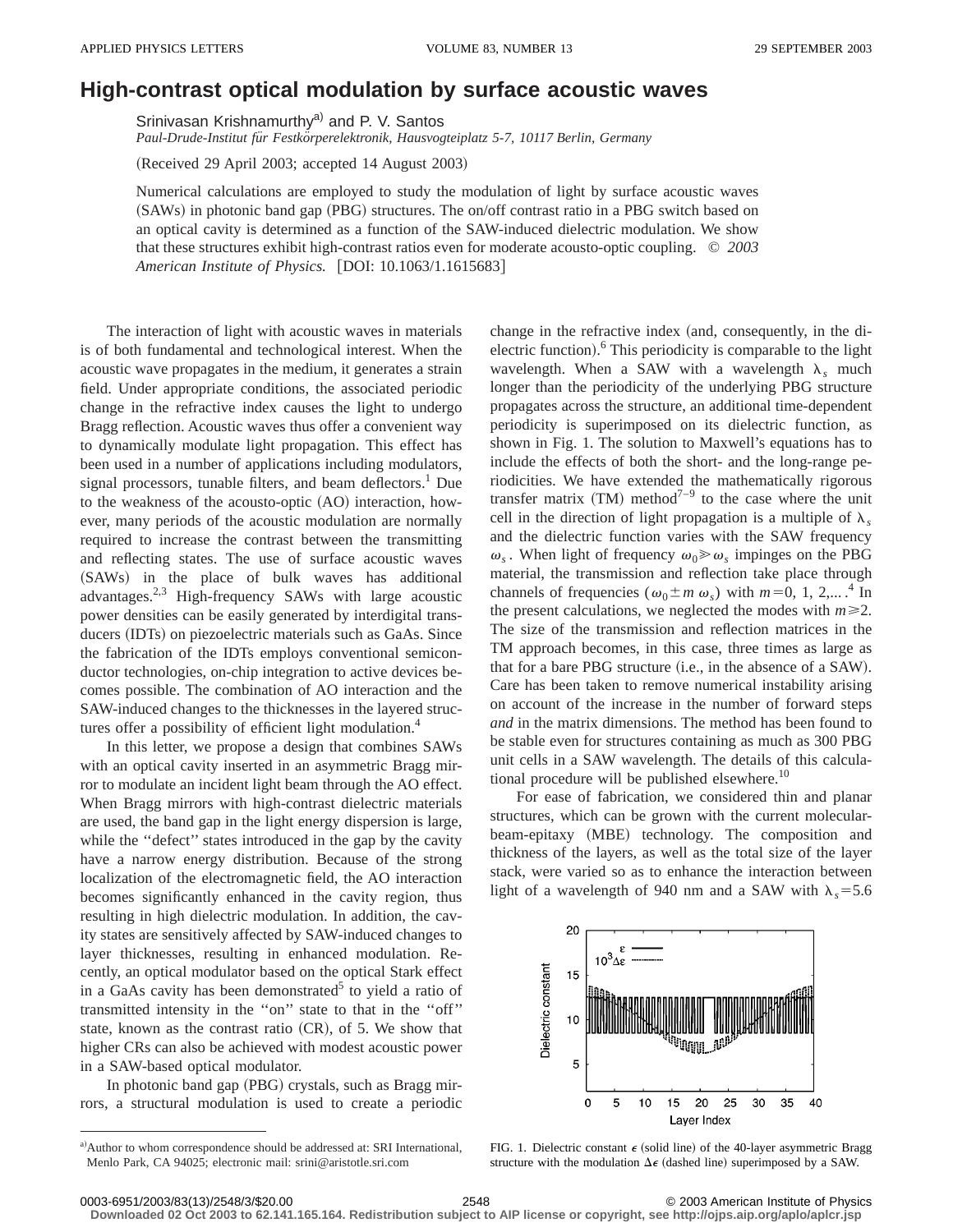

FIG. 2. Calculated transmission coefficient for the structure in Fig. 1 in the absence of a SAW.

 $\mu$ m. The electric-field concentration in the cavity is crucial for the enhancement of AO interaction. We found that the modulation is the largest when the cavity is placed close to, but not exactly at, the center of the Bragg mirror structure. One possible structure is shown in Fig. 1. It is a 40-period asymmetric Bragg structure with a GaAs cavity near the center. The first 21 periods are alternating AlAs and GaAs layers with thicknesses of 76.9 nm and 65.5 nm, respectively, followed by the 142.4 nm thick GaAs cavity and the second mirror, which has 18 periods with the same composition as the first Bragg mirror. This structure exhibits a forbidden gap of  $117$  nm (from  $865$  nm to  $983$  nm), as shown in the spectrum of its transmission coefficient in Fig. 2. The cavity states are located near 940 nm and have a full width at half maximum of about 0.5 nm. Although this design is for operation near 940 nm, the structure can be easily scaled for other operation frequencies.

In general, the dielectric modulation is a function of depth, but reaches a flat maximum near 0.3 to 0.5  $\mu$ m from the surface. $4,10$  In our calculations, we considered the modulation at a depth of  $0.5 \mu m$  and assumed that the SAW creates a sinusoidal modulation of the dielectric constant, as shown in Fig. 1, with a peak value for the relative modulation of the dielectric function  $\Delta \epsilon / \epsilon = 6 \times 10^{-4}$ . From calculations of the SAW strain field, we determined that these dielectric modulation levels can be generated in GaAs/AlAs multilayers by conventional IDTs excited with a 500 MHz radio-frequency power of 20 mW. In Fig. 3, the calculated transmission coefficients through the central channel  $[t(\omega_0),$ dots] and side channels  $[t(\omega_0 \pm \omega_s)]$ , squares] are compared with that obtained in the absence of a SAW  $[t_0,$  open circles]. The inter- and the intrachannel scattering modes in-



FIG. 3. Calculated transmission coefficient for the structure given in Fig. 1 with and without a SAW. The dotted line shows the CR.



FIG. 4. Expected CR as a function of the dielectric modulation  $\Delta \epsilon / \epsilon$ .

duced by the SAW have negligible intensities except at frequencies very close to the cavity states, where the AO interaction is strong. Although the transmission occurs through these three frequencies, the channels are separated only by a very small frequency  $\omega_{\rm s} \ll \omega_0$ . In experiments, the observed transmission coefficient will thus be the sum of the contributions from all three channels. Hence, the CR is defined as the ratio of  $t_0$  to  $[t(\omega_0)+t(\omega_0+\omega_s)+t(\omega_0-\omega_s)]$  and plotted as a dashed line in Fig. 3. A maximum CR of about 4 can be obtained. The dielectric modulation  $\Delta \epsilon$ , which depends on the square root of the acoustic power,  $11-13$  can be further increased by improving the IDT design. Previous calculations for a specific design<sup>13</sup> within the GaAs/ $(Al,Ga)$ As system show that much larger  $\Delta \epsilon / \epsilon$  ratios (of up to 2.3%) are possible. To investigate the operation of the switch under theses conditions, in Fig. 4 we show the calculated CRs for various values of  $\Delta \epsilon / \epsilon$ . CR increases almost quadratically with  $\Delta \epsilon / \epsilon$ , reaching values as high as 300 for  $\Delta \epsilon / \epsilon = 0.6\%$ (corresponding to a relative refractive index change of  $0.3\%$ ).

Layer size fluctuations, inherently present in MBE growth, may affect the properties of the Bragg mirrors and deteriorate the CR. This effect was modeled by assuming that the dielectric constants fluctuated randomly within 5% of their original values. We found that the highest CR decreases from 300 to 240. In addition, the central frequency may shift as the cavity thickness changes.

Although the structure proposed here can be grown by the MBE method, an unconventional placement of the IDT for SAW generation may be required. Since the dimensions of IDT for high-frequency SAWs  $(>1$  GHz) can be significantly reduced below a mm, we suggest its placement on the *side* of the substrate, as shown in Fig. 5. In this configuration, both the SAW and the light beams travel along the direction perpendicular to the layer stack. Recent developments of electron-beam lithography and of imprint techniques<sup>14</sup> for IDT fabrication may make such an arrangement possible. Another possibility is to generate the SAW on a highly piezoelectric material, such as  $LiNbO<sub>3</sub>$  or ZnO, and then to couple it to the device structure on GaAs employing wafer bonding techniques.

While the cavity design leads to large CR values, it has a limited frequency tunability, because of the  $\delta$ -functionlike distribution of defect modes. A wider tunability range can be achieved if the SAW interacts with propagating light modes lying outside the forbidden gap of the Bragg mirror. The

**Downloaded 02 Oct 2003 to 62.141.165.164. Redistribution subject to AIP license or copyright, see http://ojps.aip.org/aplo/aplcr.jsp**